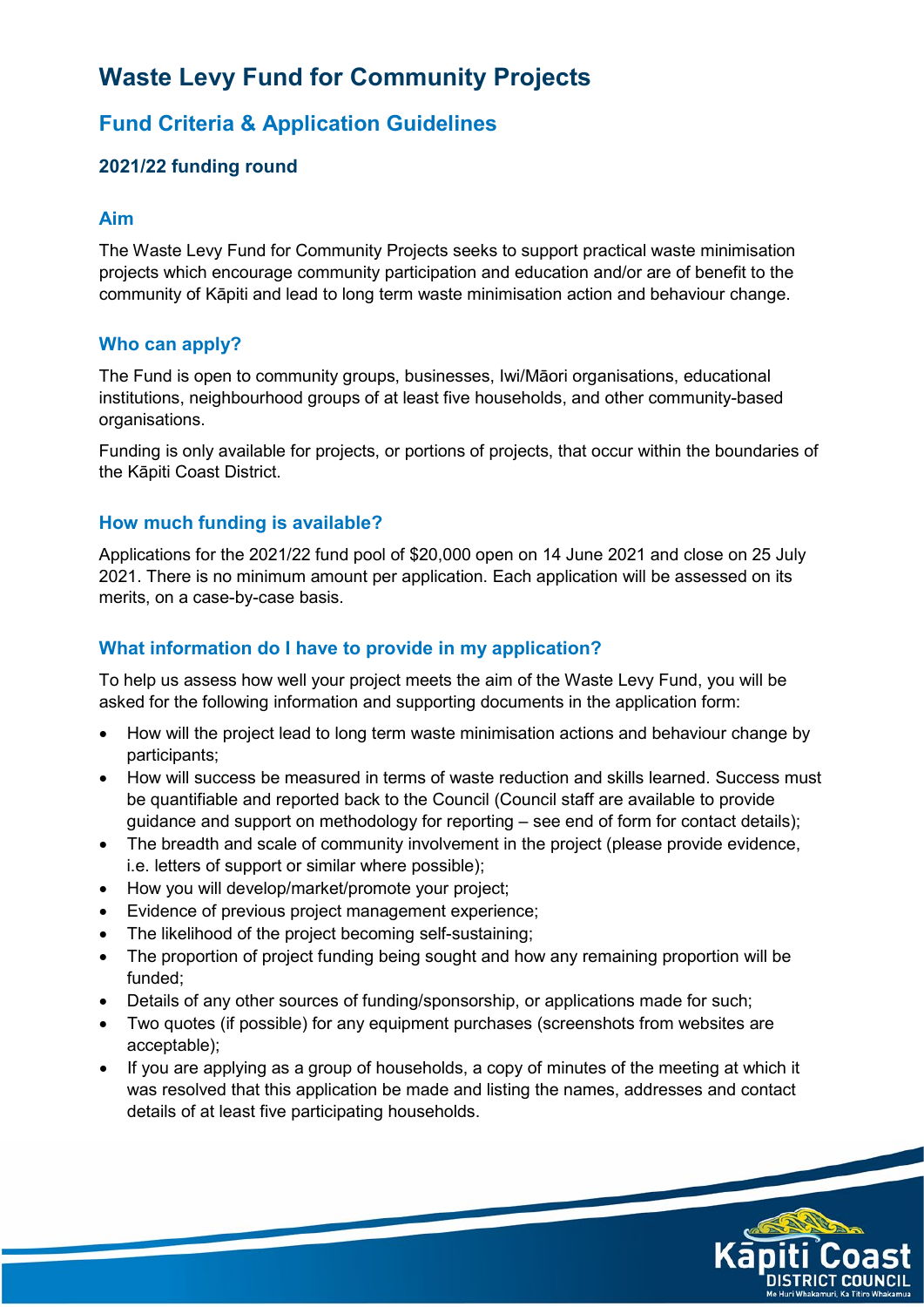#### **Eligible purposes**

- New programmes, projects or events; and/or
- Improvements or expansions to existing programmes;
- Equipment which is necessary to achieve the outcomes of the programme<sup>\*</sup>;
- Publicity or educational material directly related to the aims of the programme;
- Training needs of workers;
- Skill development of programme participants;
- Administration costs and project-related expenses (up to \$500);
- Wages which are directly related to the project.

\* Each item of equipment will be evaluated on its individual merit to the project. Two quotes are required (if possible) for the purchase of equipment.

#### **Ineligible purposes**

- Applications that do not meet the purpose of the Waste Levy Policy and its Guidelines;
- Waste disposal, treatment or recycling costs;
- Ongoing financial support or running costs of activities (some recurring activities, such as waste minimisation at public events, may be funded for a maximum of two years but no more);
- Subscriptions and memberships;
- Debt servicing:
- Projects or programmes and related costs which have already occurred;
- Any costs involved in preparing the application; and
- Catering costs.

#### **Financial details**

If you are registered for GST **do not** include GST in your costs. Please attach **quotes** and any other supporting documentation to your application. Two quotes are required (if possible) for the purchase of equipment.

## **How do I apply for funding?**

Electronic applications are preferred. Please fill in an application form and send your application, to be received by 5pm 25 July 2021:

Electronically to: [waste@kapiticoast.govt.nz](mailto:waste@kapiticoast.govt.nz)

- By post to: Waste Levy Fund Waste Minimisation Advisor Kāpiti Coast District Council Private Bag 60601 Paraparaumu 5254
- Or deliver to: Waste Minimisation Advisor Kāpiti Coast District Council 175 Rimu Road Paraparaumu

All applications will be acknowledged by email within 5 working days of receipt.